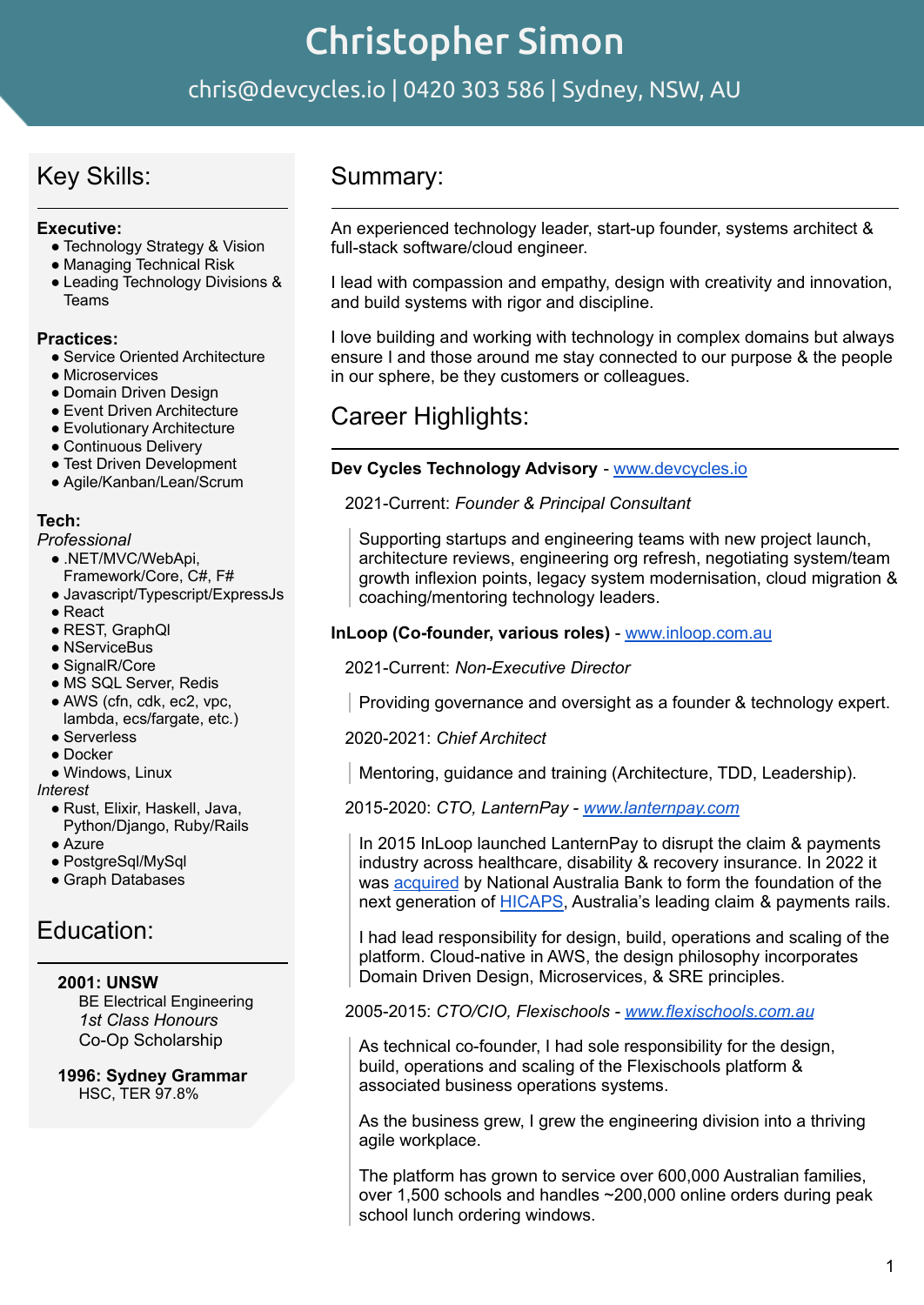# chris@devcycles.io | 0420 303 586 | Sydney, NSW, AU

## Detailed Career History:

#### **Dev Cycles Technology Advisory -** [www.devcycles.io](http://www.devcycles.io/page/consulting)

#### 2021-Current: *Founder & Principal Consultant*

With Dev Cycles Technology Advisory I support startups and engineering teams in realising their vision & scaling their technology and their teams. Leveraging decades of experience as a CTO in two successful startups I provide tailored personalised advice and support to both non-technical founders and technical leadership.

#### **InLoop (Co-founder, various roles)** - [www.inloop.com.au](http://www.inloop.com.au)

#### 2021-Current: *Non-Executive Director*

A non-executive director role on the InLoop board in which I provide a founder & technology expert lens addressing areas of risk such as availability, performance and security, and engineering investment return.

#### 2020-2021: *Chief Architect*

A supporting role in which I ran leadership, architecture, secure application development & test-driven development training courses, provided one-on-one mentoring, and supported teams with architecture advice.

#### 2015-2020: *CTO, LanternPay - [www.lanternpay.com](http://www.lanternpay.com)*

LanternPay sat at the nexus of SMB, Consumers, Enterprise & Government, necessitating a new focus for InLoop on security & privacy regulations (we achieved ISO certification), building an integration partner ecosystem of health practice management systems, and capability to respond to enterprise & government tenders.

Being funded by InLoop, at the start I selected a small group of highly skilled software engineers to start the project. Over the years I grew the system and team in line with business strategy to a 4 team engineering division and scaled the system as our co-created product vision evolved and expanded.

As well as heavy use of Domain Driven Design, Microservices/SOA & SRE principles, other key elements included event driven architecture with AWS SNS/SQS, integration with banking and payment systems, design and dissemination of multiple REST integration APIs and webhook notifications, integrations with Salesforce & Zuora, and per customer-cohort React apps with SSO.

LanternPay has flourished into an ecosystem supporting over 6,000 healthcare providers, a range of government & private insurers as well as 100s of NDIS Plan Managers & 1000s of NDIS Participants and in 2022 was acquired by National Australia Bank to form the foundation of the next generation of HICAPS, Australia's leading claim & payments rails.

#### 2006-2015: *CTO, Flexischools - [www.flexischools.com.au](http://www.flexischools.com.au)*

As technical co-founder, I collaborated on ideation and product vision. Given our starting position as a bootstrapped business, for the first few years, I had solo responsibility for implementing & scaling the platform: software, database, hosting infrastructure & integrations as well as in-house tools (CRM, Support, CMS) and managed ICT infrastructure (VOIP phones, PC fleet, email).

We were early adopters of AWS in AU in 2014/15 to leverage auto-scaling to cope with the 'peaky' load profile of a school meals ordering service, and I spoke at AWS Sydney Summit 2015 about our cloud migration journey.

By 2015, I had executed a succession plan to hand over CTO responsibility for Flexischools in order to launch LanternPay.

### **Siemens Logistics & Assembly Systems**

2004-2006: *Systems Engineer*: Largest materials handling distribution centre in Australia at the time. 2003-2004: *Senior Controls Engineer, USA*: Global R&D Project, Patent co-author. 2001-2002: *Graduate Controls Engineer*: Various materials handling controls systems, in AU and China